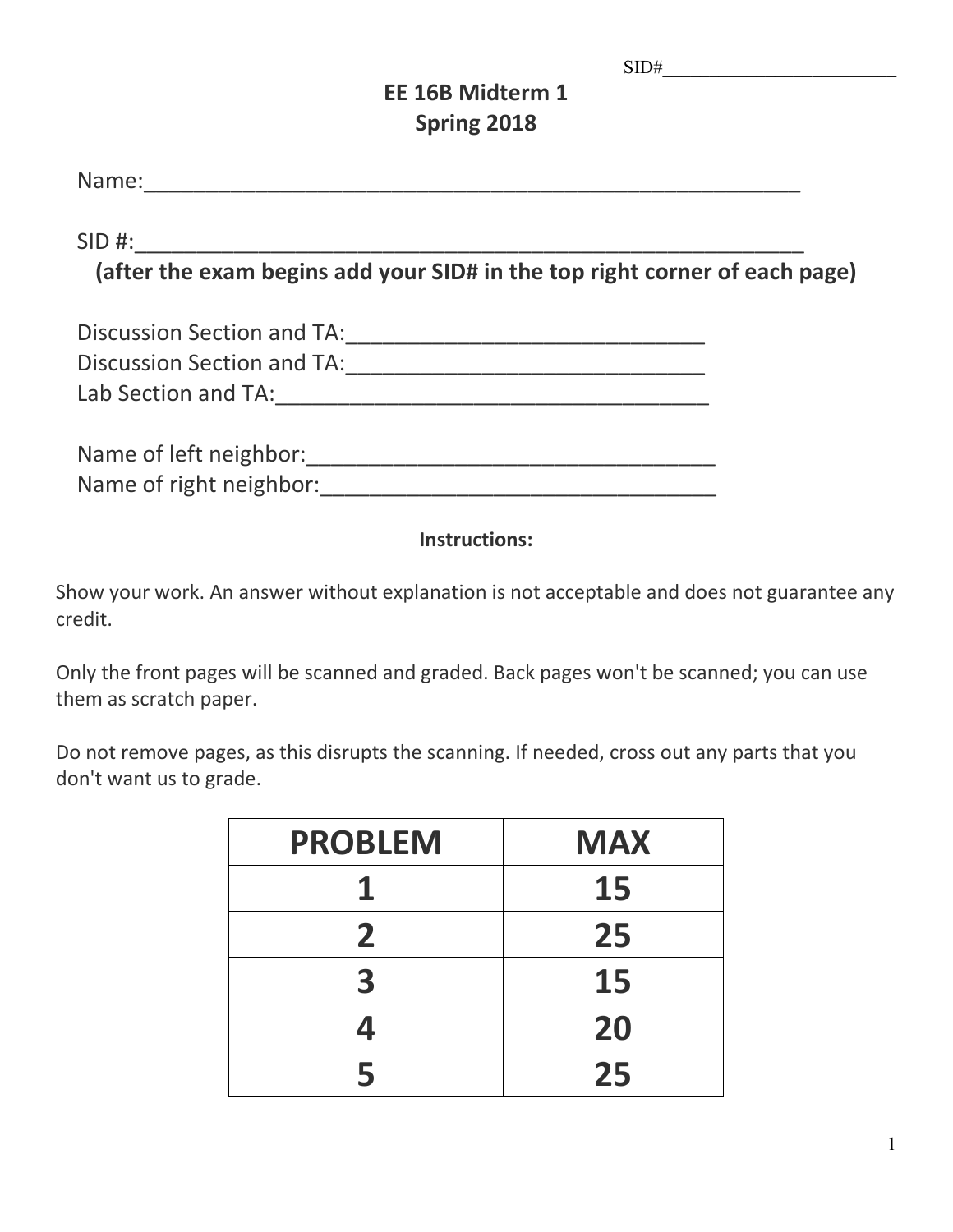**Problem 1** *Warm up* (15 points) a) Consider the following circuit.



a) For t≥0, the following equation applies to  $v_{\text{OUT}}(t)$ . In addition,  $v_{\text{OUT}}(0)$  = V<sub>0</sub> and  $\frac{dv_{OUT}}{dt} = 0$  at t=0.

$$
\frac{d^2v_{out}}{dt^2} + A\frac{dv_{out}}{dt} + Bv_{out} = 0
$$

If  $A < 2\sqrt{B}$ , provide an expression for  $v_{\text{out}}(t) \ge 0$ . (5 points)

**Solution:**

 $v_{\text{out}}(t) =$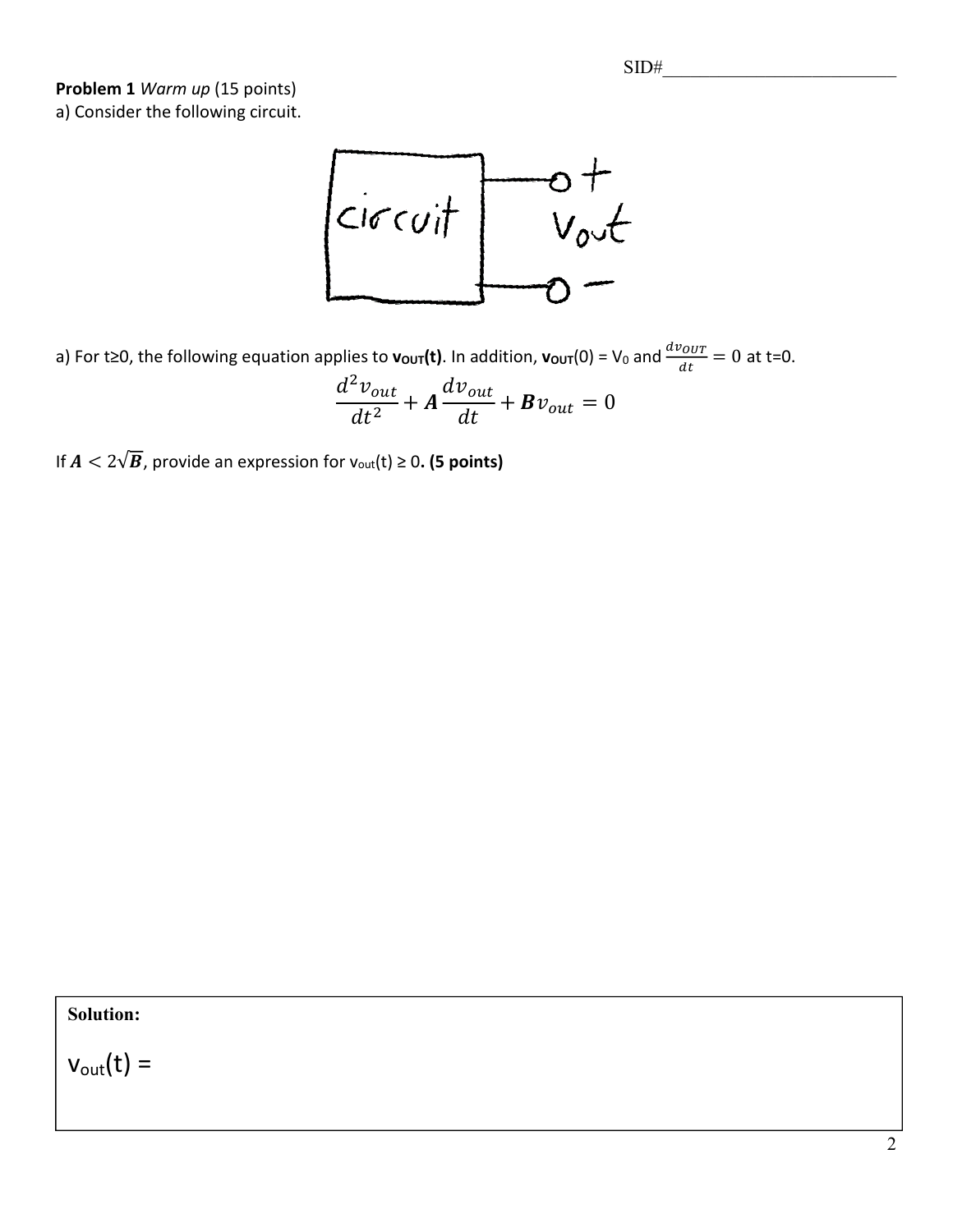

What is 
$$
\widetilde{\mathbf{H}}_{out}(\omega) = \frac{\widetilde{v}_{out}(\omega)}{\widetilde{v}_{in}(\omega)}
$$
 for  $\omega \rightarrow \infty$ ? (5 points)

# **Solution:**

 $\widetilde{\mathbf{H}}_{out}(\omega\rightarrow\infty) =$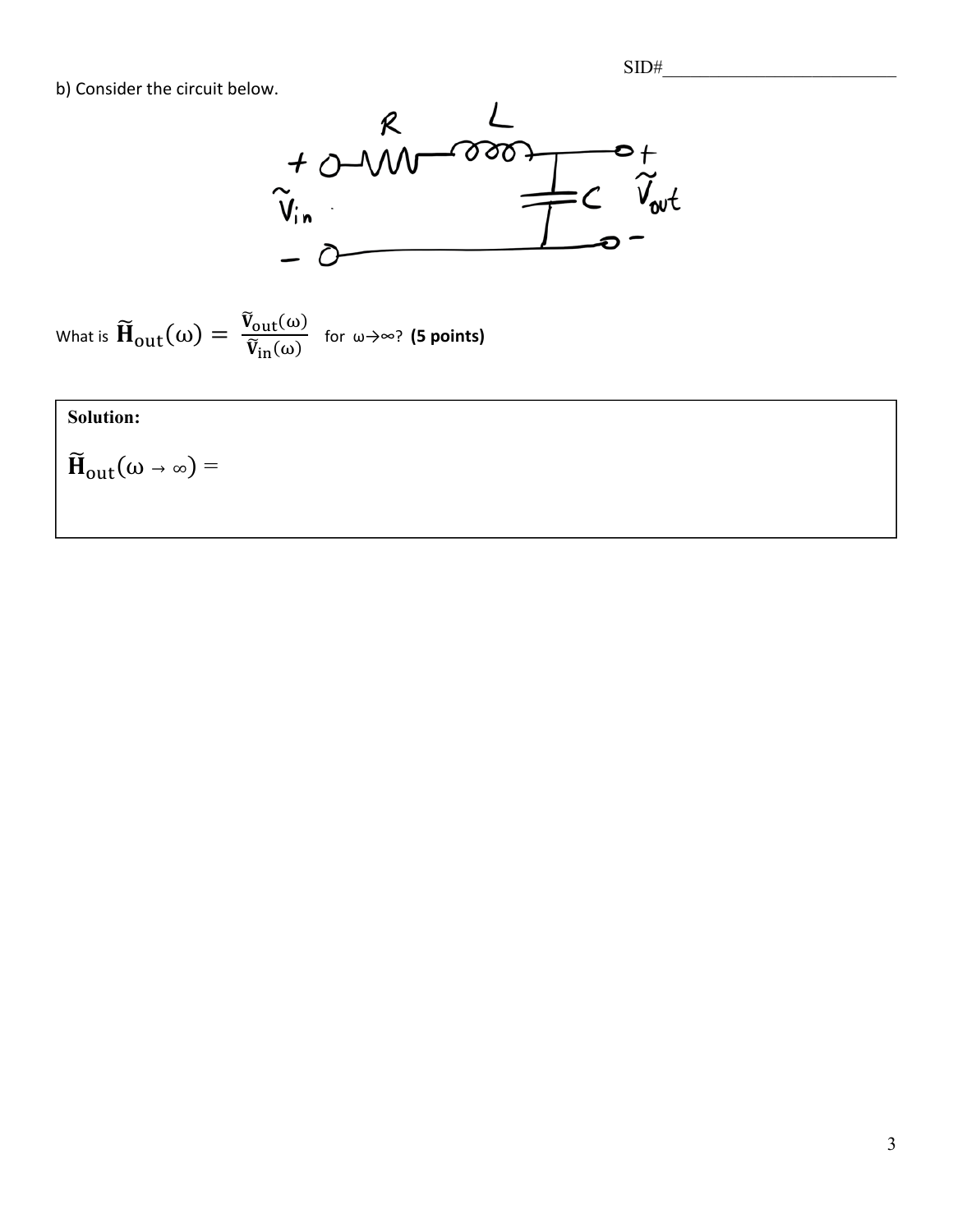c) Consider the Bode plot below. **(5 points)**



This is a Bode magnitude plot of the transfer function  $\tilde{H}(\omega)$ . The expression for  $\tilde{H}(\omega)$  is shown below.

$$
\widetilde{\mathbf{H}}(\omega) = \frac{\widetilde{\mathbf{H}}_x(\omega)}{1 + j\left(\frac{\omega}{\omega_c}\right)}
$$

What is  $\widetilde{\mathbf{H}}_{\chi}(\omega)$ ?

# **Solution:**

 $\widetilde{\mathbf{H}}_x(\omega) =$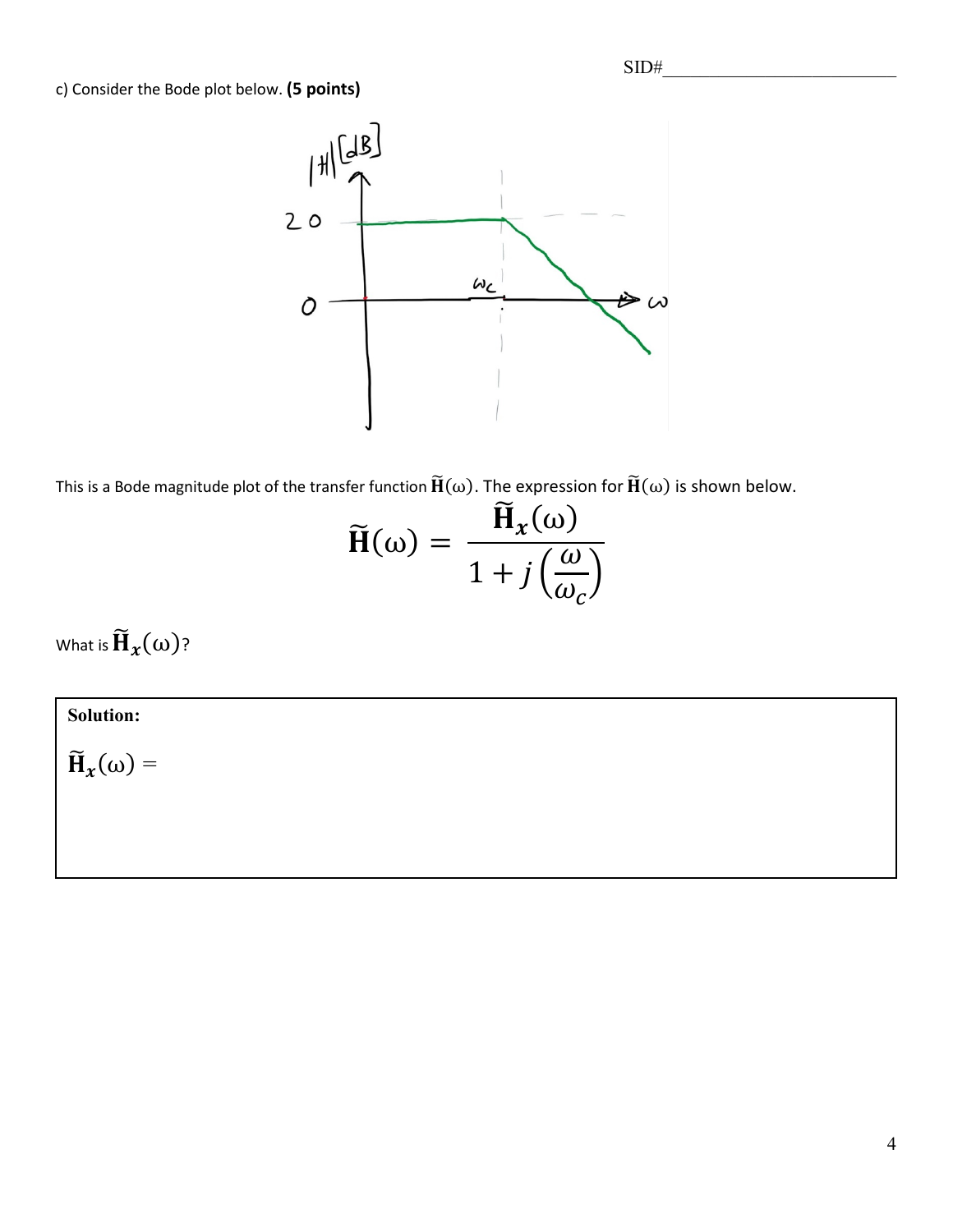## **Problem 2** *H's and Bodes…* (25 points)

Consider the circuit below. There is nothing connected to the **Vout** terminal. **(5 points)**



a) Provide an expression for  $\bf{\widetilde{H}}_{out}(\omega) = \frac{\widetilde{V}_{out}(\omega)}{\widetilde{V}_{in}(\omega)}$ 

### **Solution:**

 $\widetilde{\mathbf{H}}_{out}(\omega) =$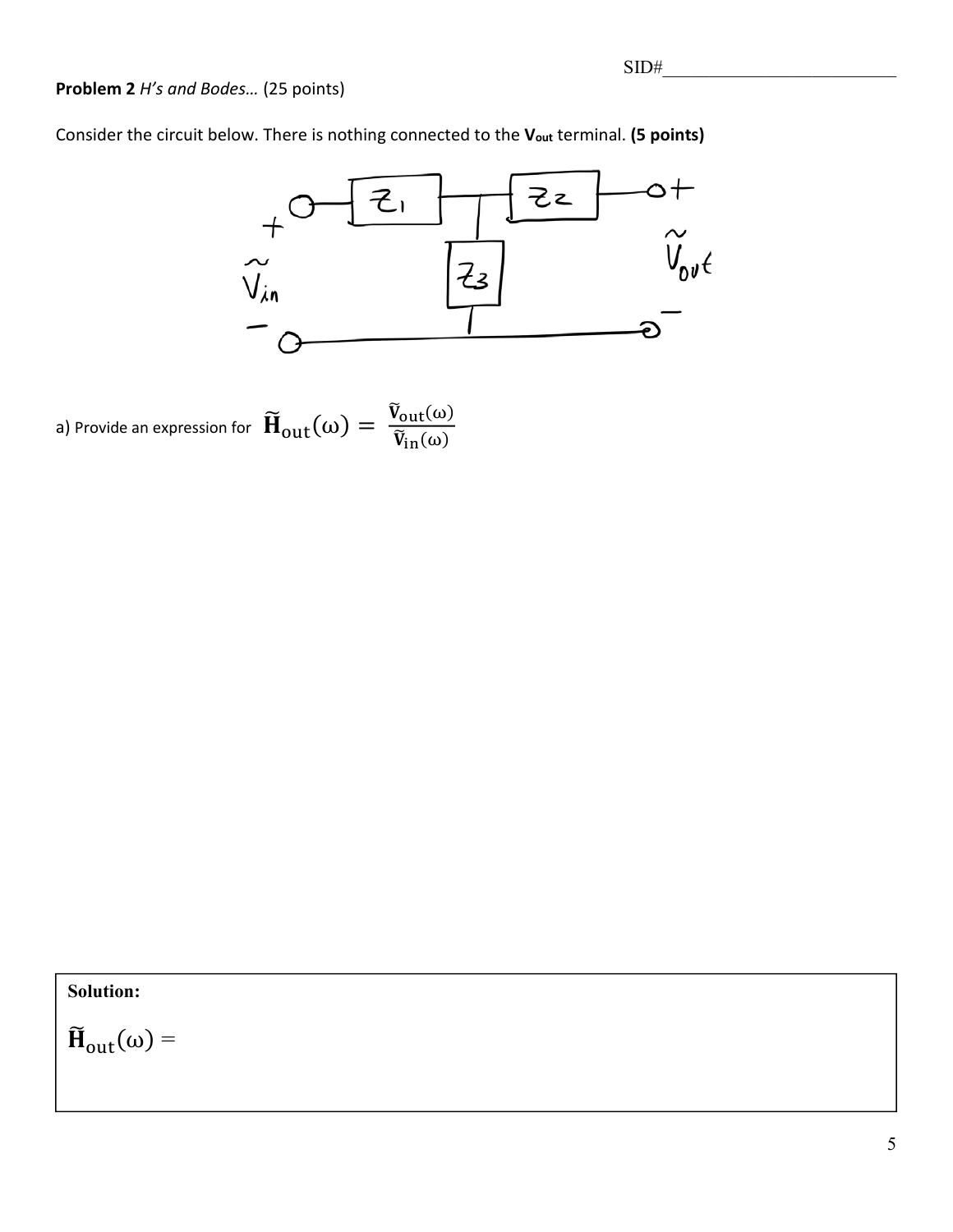b) For this part of the problem, assume you have ONE capacitor, ONE inductor and ONE resistor. If **Z<sub>2</sub> = 0** for all ω, which components would you choose for **Z1** and **Z3** such that the filter response is a passive low pass filter with a slope of -20 dB/decade for frequencies beyond a single cutoff frequency? **(5 points)**

| <b>Solution:</b>                                                |                 |                 |
|-----------------------------------------------------------------|-----------------|-----------------|
| Circle ONE component to go into the $Z_1$ box: <b>Capacitor</b> | <b>Inductor</b> | <b>Resistor</b> |
| Circle ONE component to go into the $Z_3$ box: <b>Capacitor</b> | <b>Inductor</b> | <b>Resistor</b> |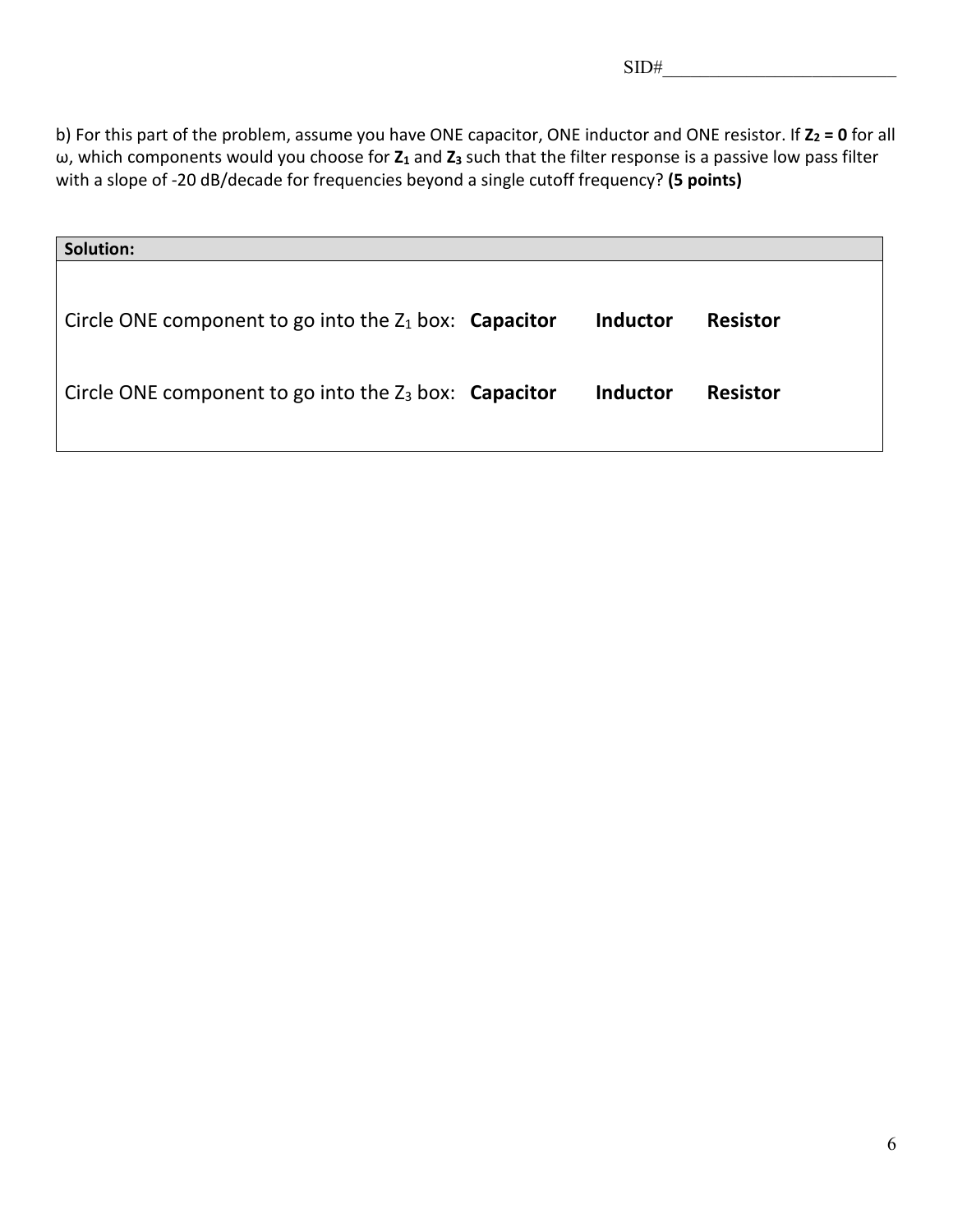c) Consider the following circuit:



Provide an expression in *canonical form* for  $\widetilde{\mathbf{H}}_{out}(\omega)$ . (10 points)

**Solution:**

 $\widetilde{\mathbf{H}}_{out}(\omega) =$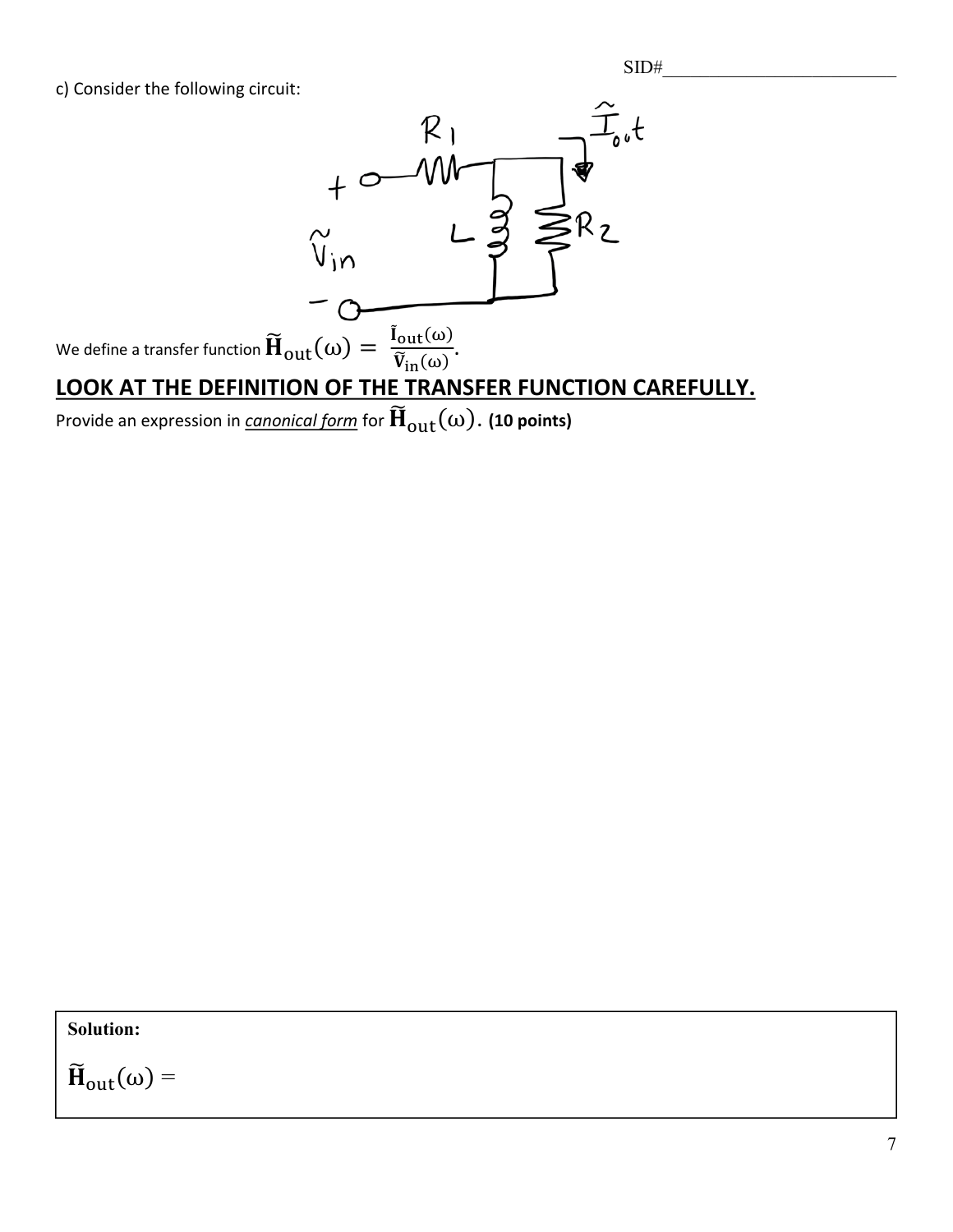d) If L = 1 H and R<sub>1</sub> = R<sub>2</sub> = 1  $\Omega$ , provide below magnitude and phase Bode plots for  $\widetilde{H}_{out}(\omega)$ . (5 points)





**Phase**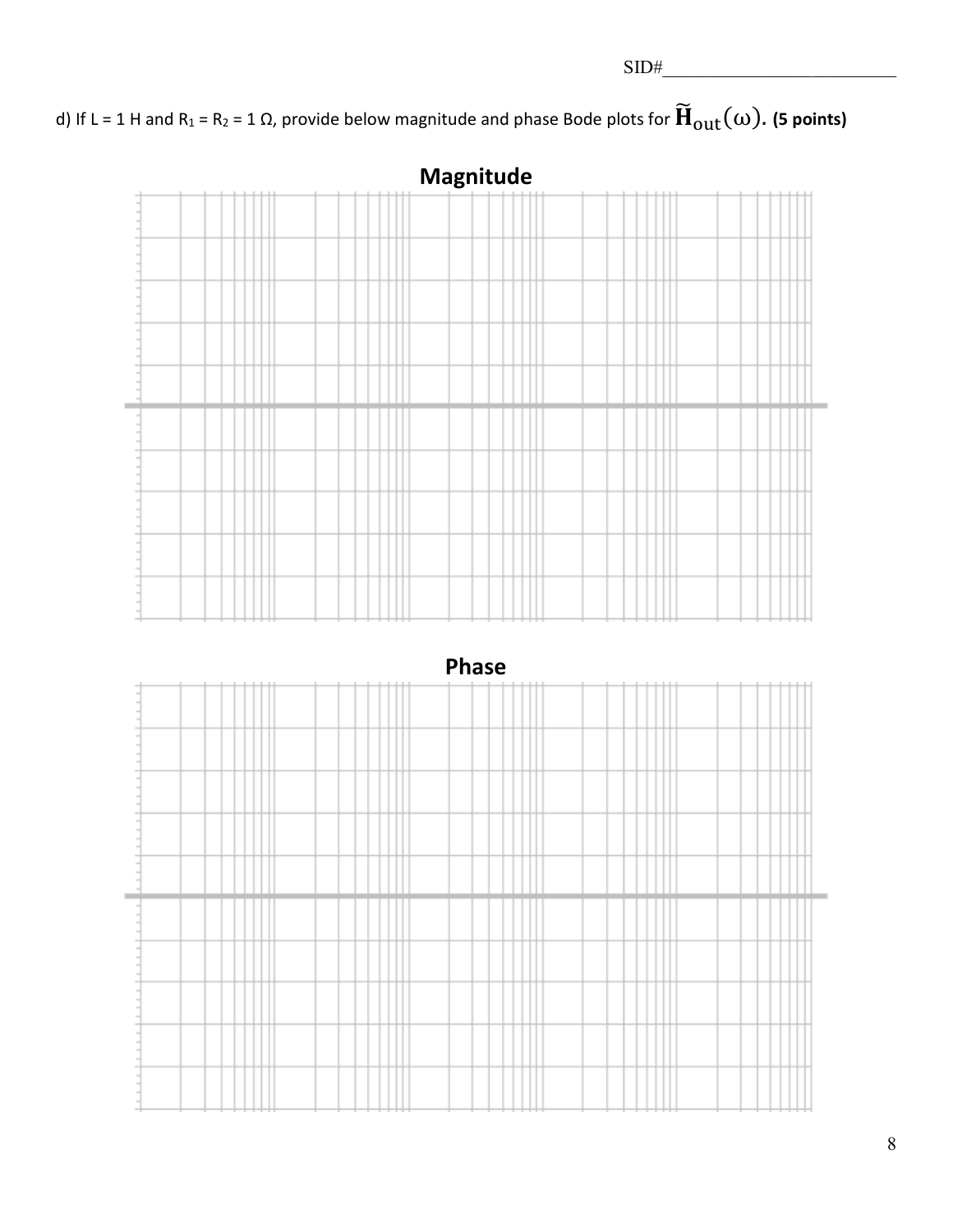**Problem 3** *Transistors and RC's* (15 points) Consider the circuit below.



a) Fill in the truth table below for the circuit above. **VA**, **V<sub>B</sub>** and **V**<sub>out</sub> are digital voltages that can only assume values of 0 or V<sub>DD</sub>. (5 points)

| $V_A$      | $V_B$      | Vout |
|------------|------------|------|
| $\Omega$   | 0          |      |
| 0          | <b>VDD</b> |      |
| <b>VDD</b> | $\Omega$   |      |
| <b>VDD</b> | <b>VDD</b> |      |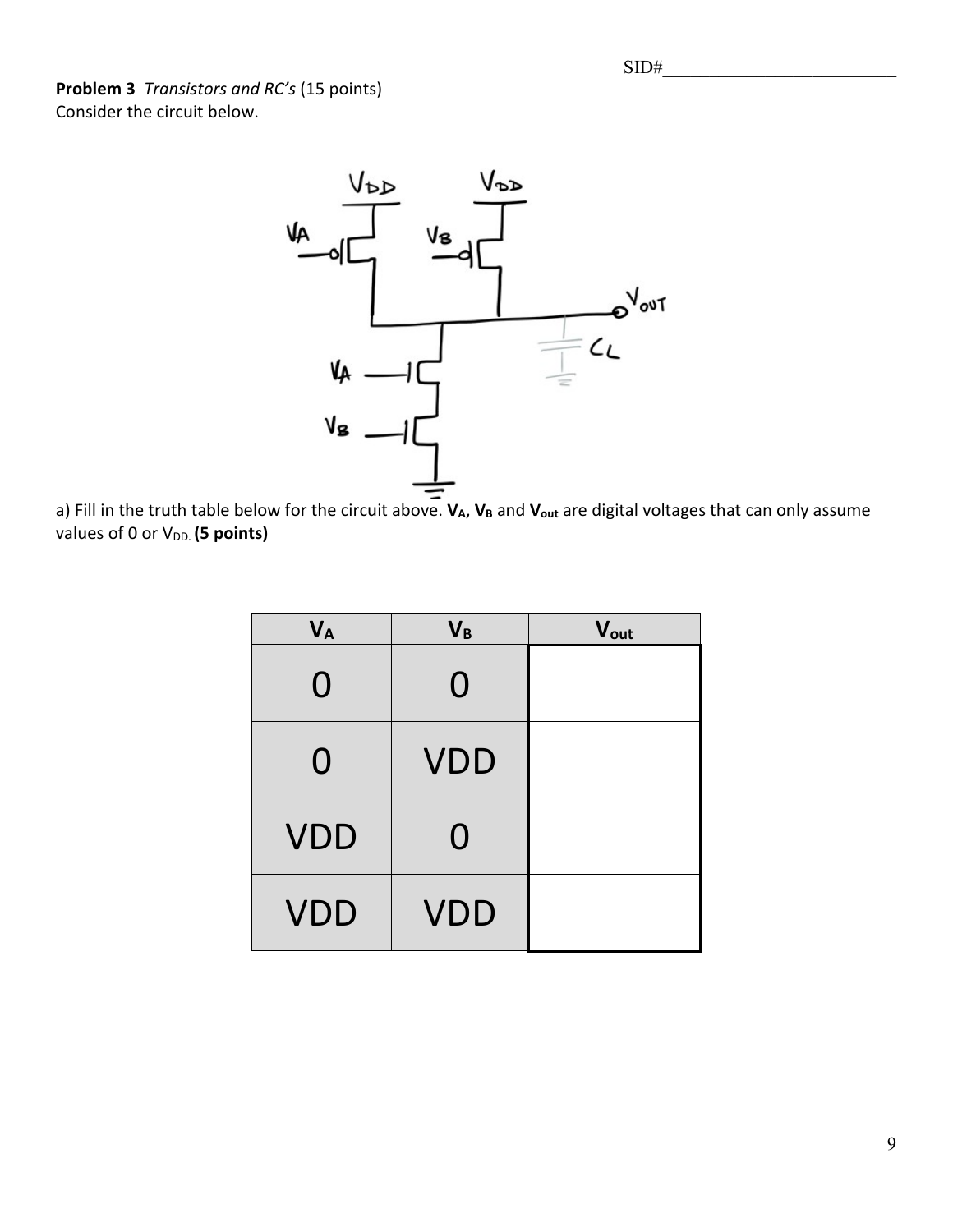For this part, assume that  $V_A = V_B = V_{DD}$  for - $\infty < t < 0$ . At t=0,  $V_A$  and  $V_B$  switch instantly from  $V_{DD}$  to 0. Assume all transistors behave as resistors with the same value, R, if in the ON state and that all capacitances are already accounted for in the circuit above.

b) Provide an expression for **Vout**(t ≥0). **(10 points)**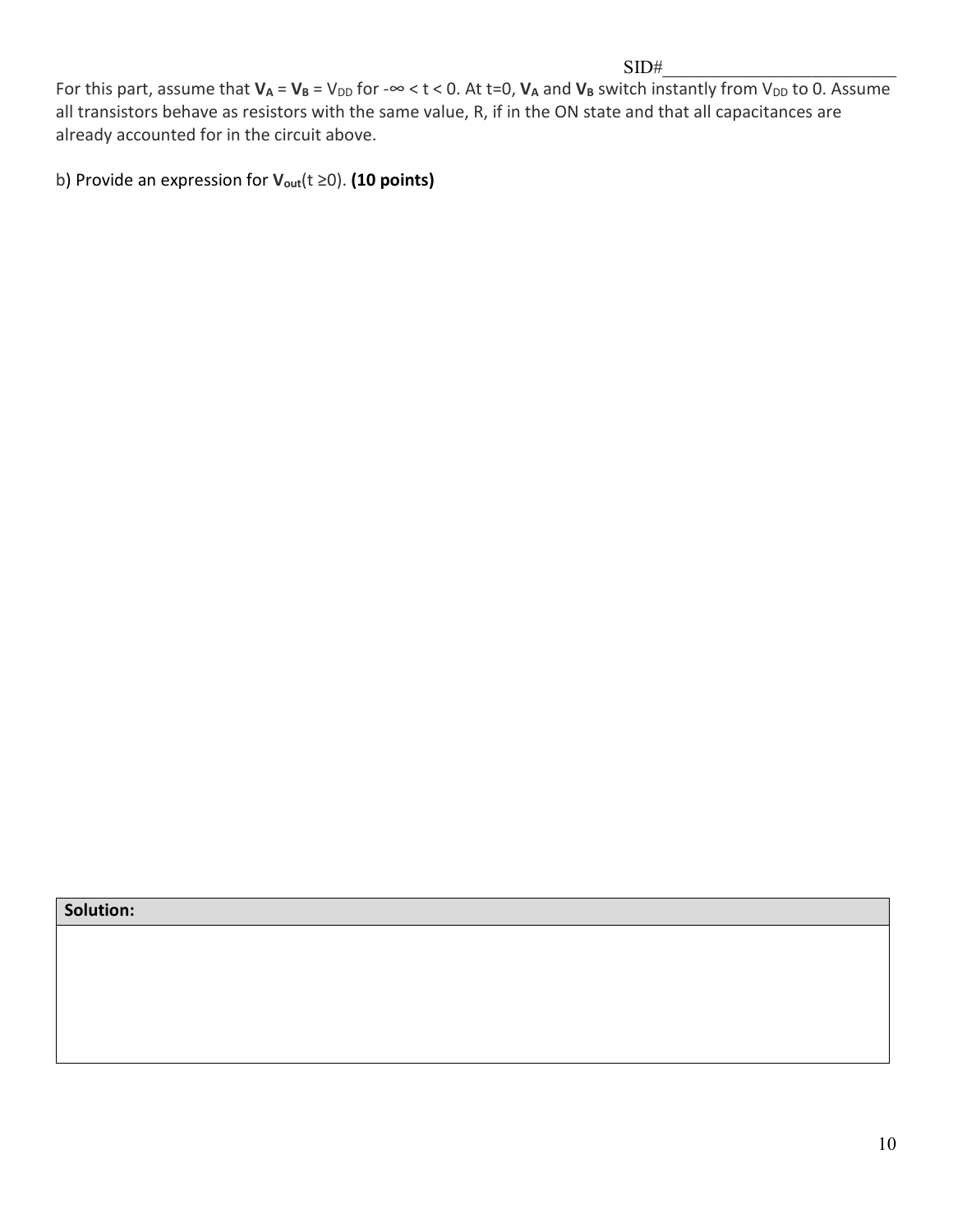SID#\_\_\_\_\_\_\_\_\_\_\_\_\_\_\_\_\_\_\_\_\_\_\_\_\_

## **Problem 4** *Phasors!* **(20 points)** Consider the circuit below.



We are going to solve this circuit, which contains both a sinusoidal *and* a DC source using *superposition* and *phasors*.

a) Solve for  $v_{\text{OUT}}(t)$  if  $i_{\text{IN}}(t) = 0$  and  $V_{\text{DD}} = a$  non-zero constant. **(5 points)**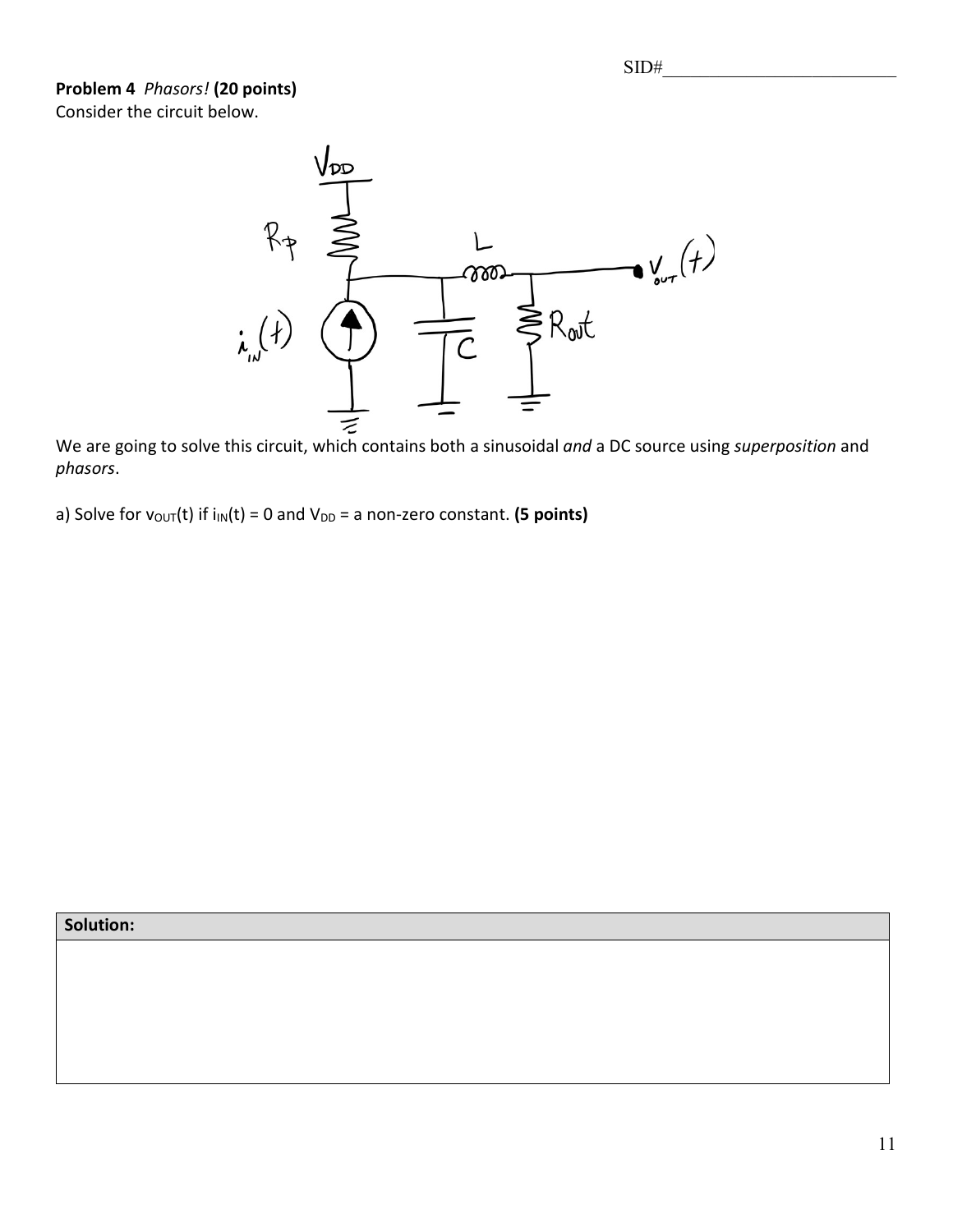b) Solve for  $v_{\text{OUT}}(t)$  if  $i_{\text{IN}}(t) = i_{0}cos(\omega t)$  and  $V_{\text{DD}} = 0$  V. (10 points)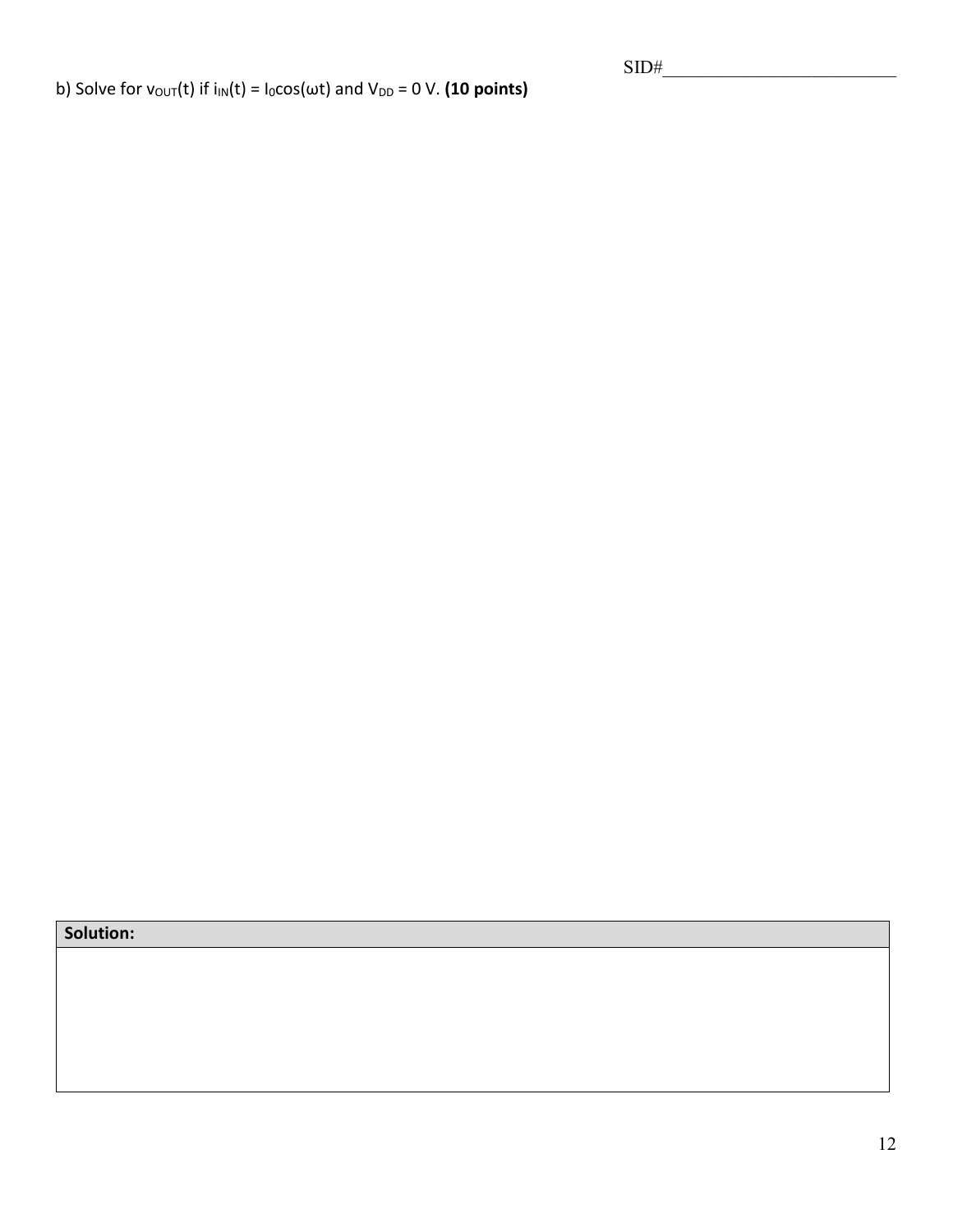$\mathcal{S}$  , and the side of  $\mathcal{S}$ 

c) Solve for v<sub>OUT</sub>(t) if  $i_{IN}(t) = I_0 cos(\omega t)$  and V<sub>DD</sub> = a non-zero constant. **(5 points)** 

|  | Solution: |
|--|-----------|
|  |           |
|  |           |
|  |           |
|  |           |
|  |           |
|  |           |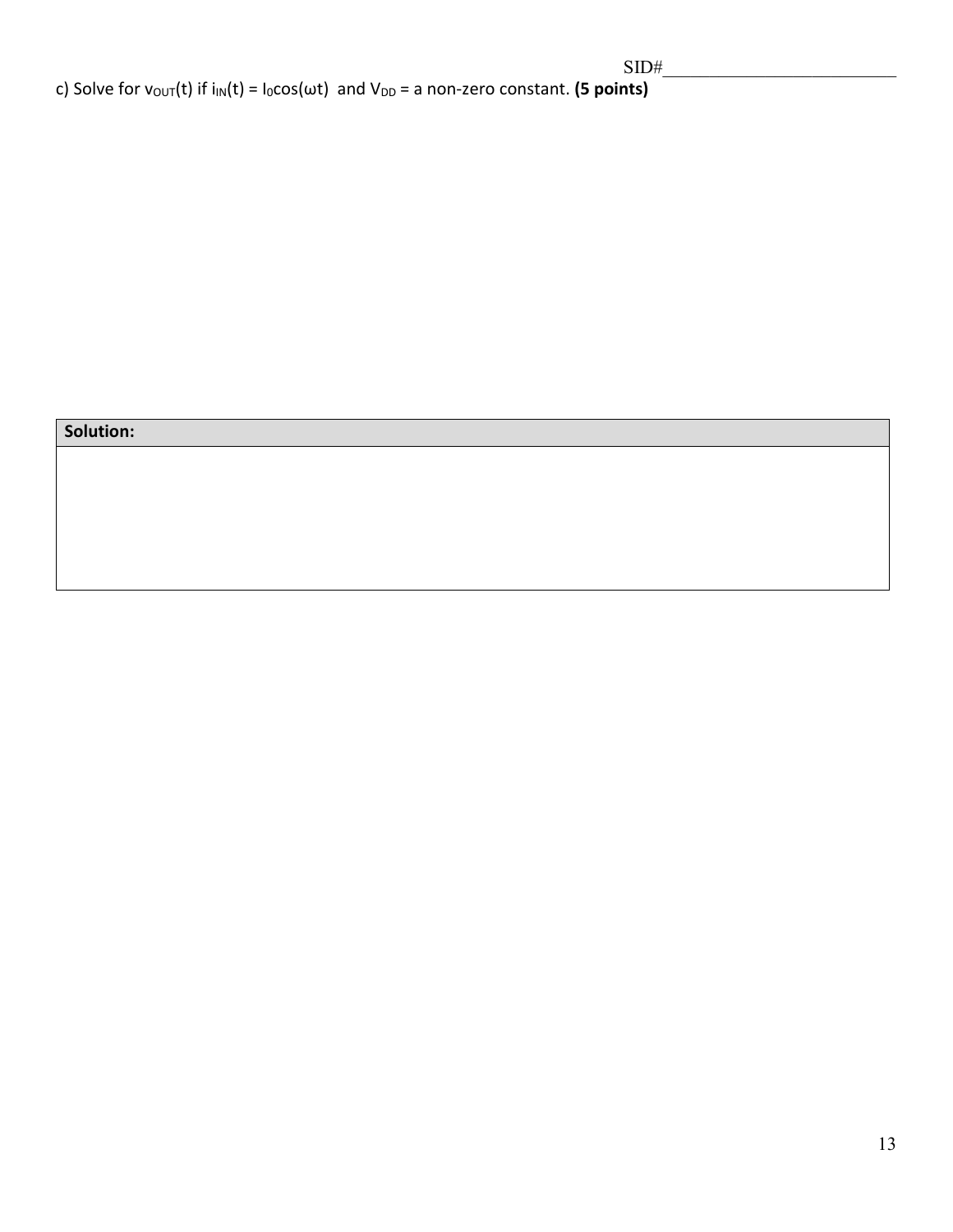### **Problem 5** (25 points)

a) Consider the following circuit. The switch is closed for t<0, then opens at t=0. Both of the independent sources have a DC value (i.e. they do not change with time).



a) What is ix(t<0)? **(5 points)**

**Solution:**

b) What is  $v_Y(t<0)$ ? (5 points)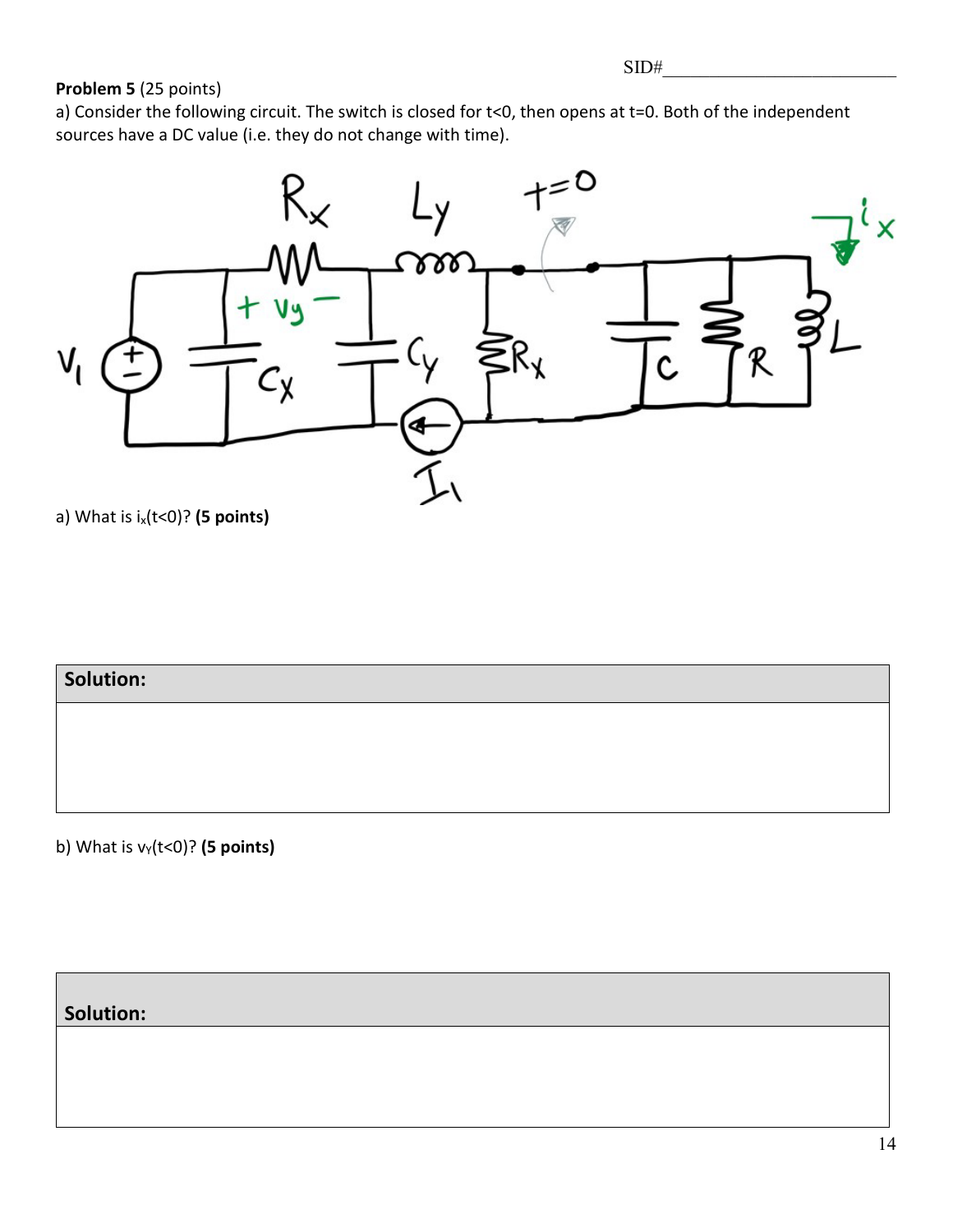c) Provide an equation in the variable **ix(t)** that, when solved, would provide an expression for **ix(t)** for t≥0. DO NOT SOLVE THE EQUATION. **(10 points)**

| <b>Solution:</b> |  |  |
|------------------|--|--|
|                  |  |  |

d) If Cx = Cy = C = 1 F and Rx = R = 1 Ω and Ly = L = 1 H, provide an expression for **ix(t)** for t≥0. **(5 points)**

# **Solution:**

 $i_x(t) =$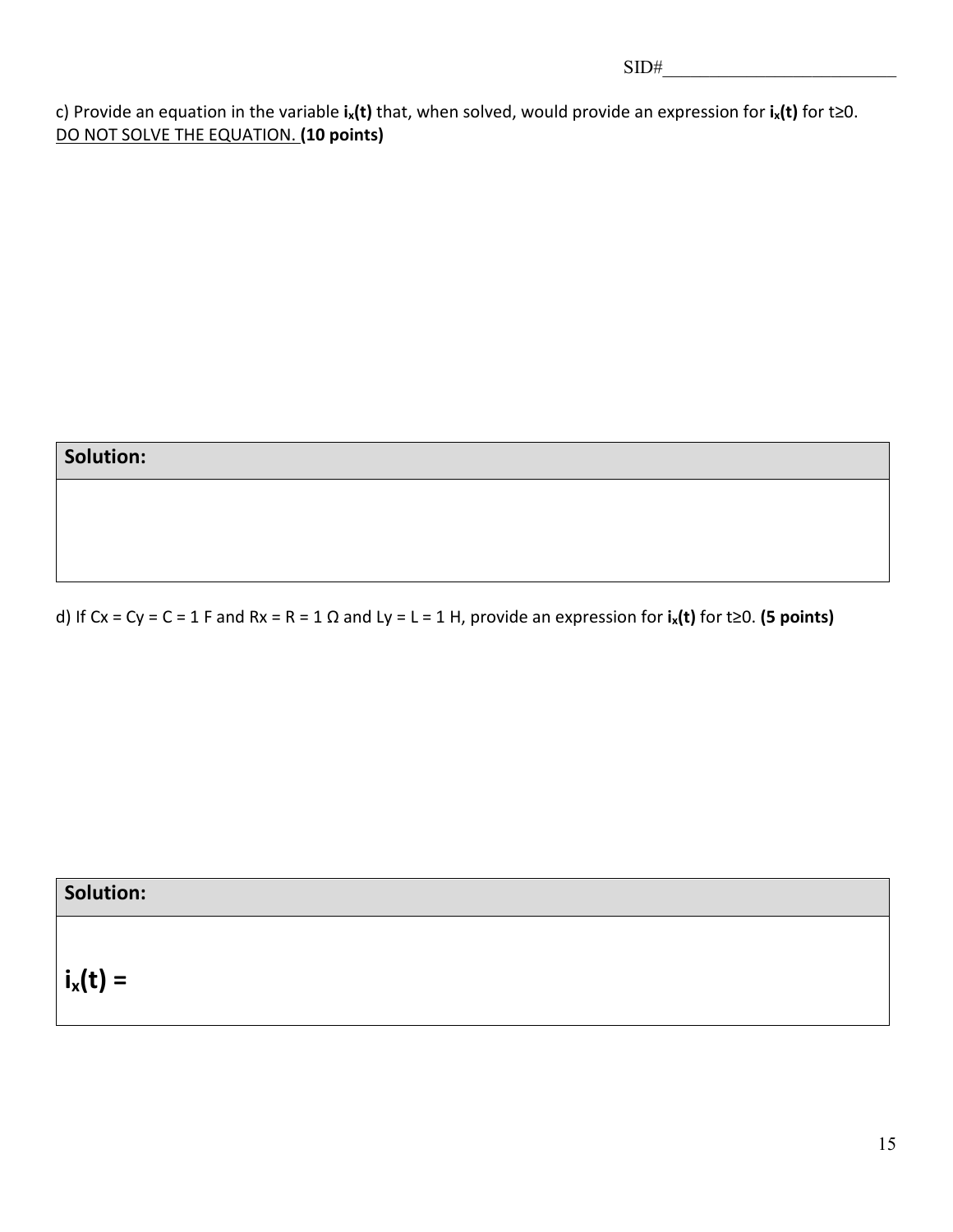*Extra Space*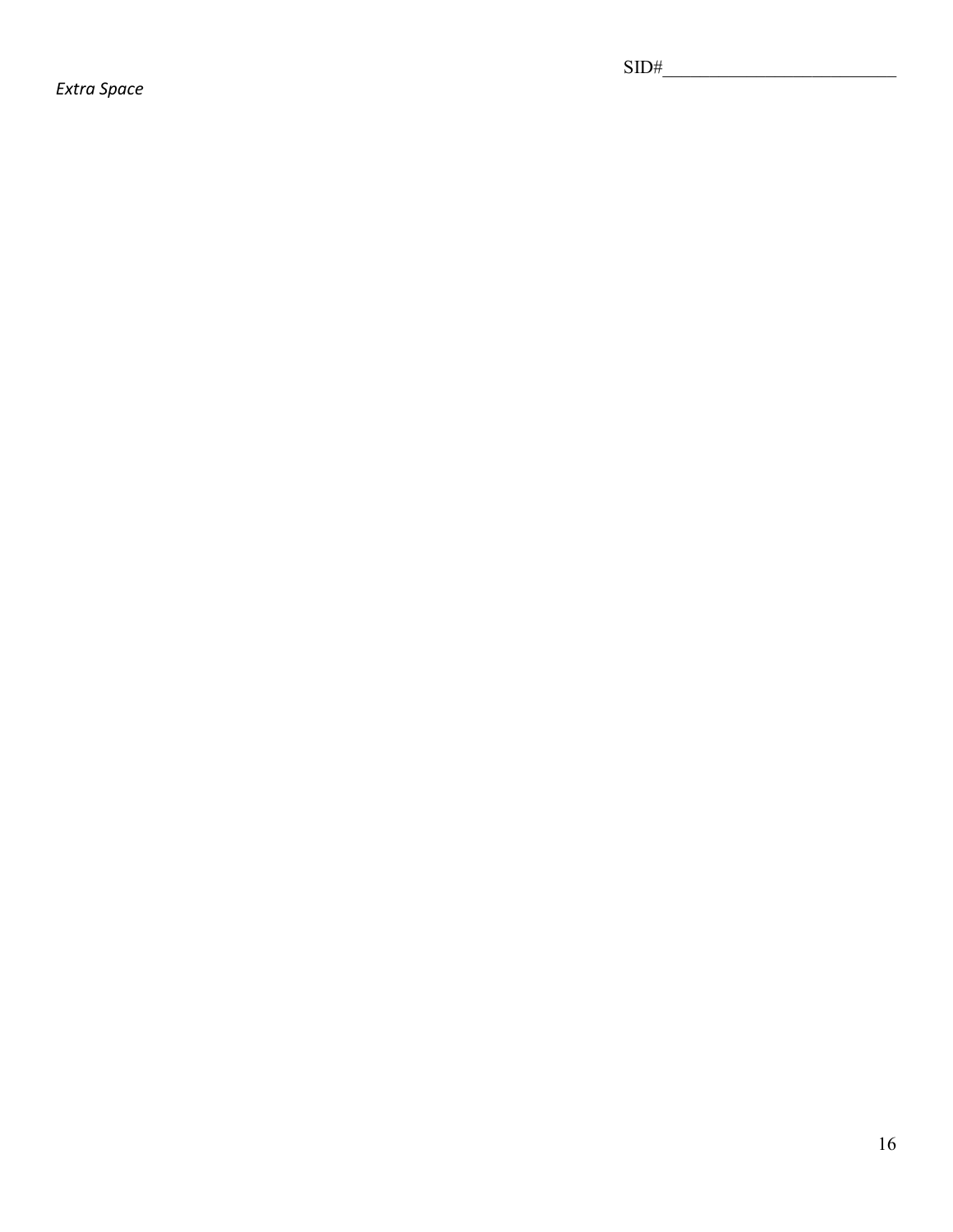